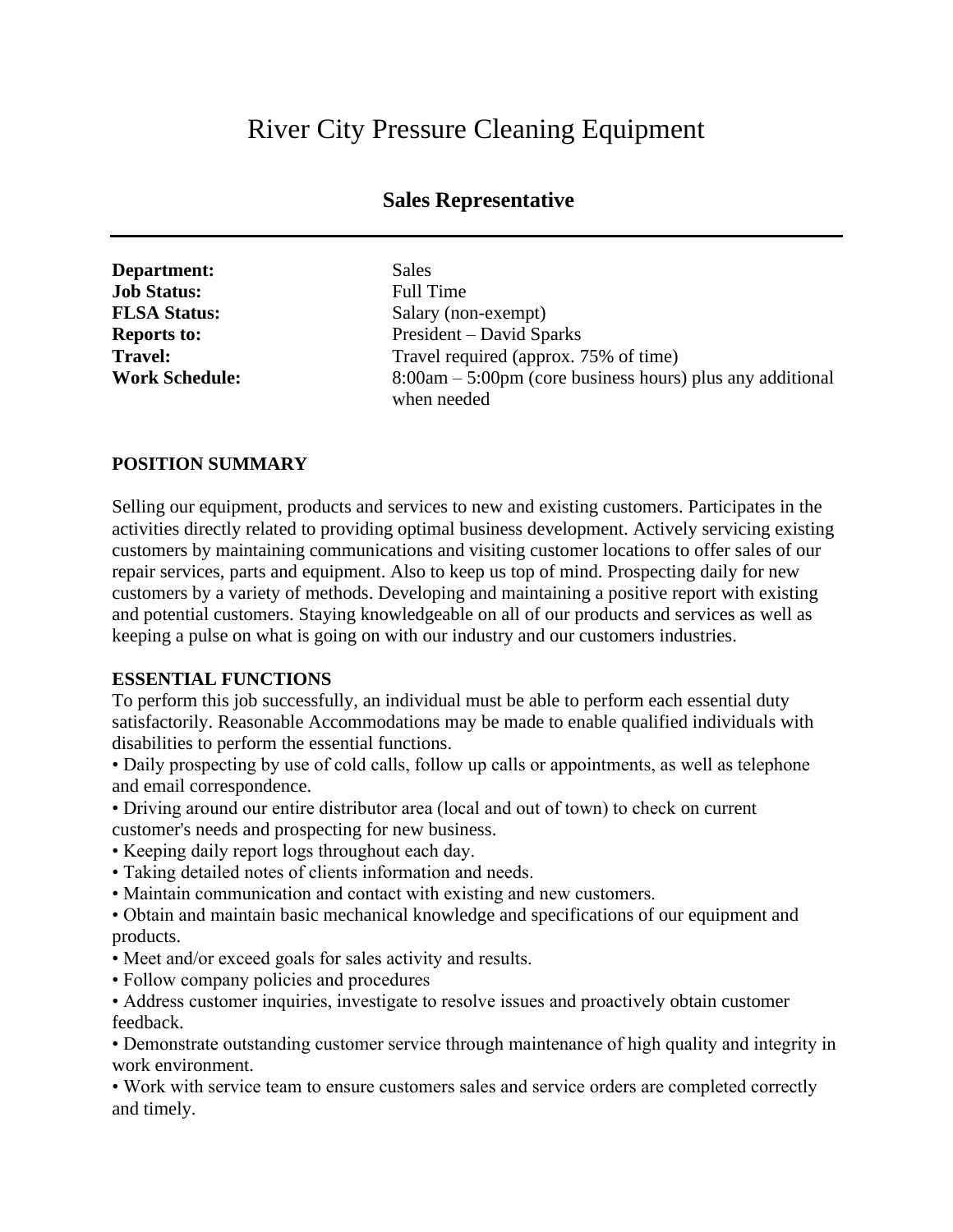• Work closely with management to gain knowledge, resolve customers complicated issues and to share information useful to all.

## **POSITION QUALIFICATIONS**

Competency Statements

• Problem Solving - Identifies and resolves problems in a timely manner; Gathers and analyzes information skillfully; Develops alternative solutions.

• Technical Skills - Pursues training and development opportunities; Strives to continuously build knowledge and skills.

• Customer Service - Responds promptly to customer needs; Responds to requests for service and assistance; Meets commitments; Maintain positive and healthy relationships with all employees and customers to ensure customer service effectiveness.

• Oral Communication - Speaks clearly and persuasively in positive or negative situations; Responds well to questions.

• Written Communication - Presents numerical data effectively; Able to read and interpret written information.

• Teamwork - Contributes to a positive team spirit by maintaining a positive attitude; Working collaboratively to address customer needs and provide the best possible customer experience.

• Leadership - Ability to influence others to perform their jobs effectively; Positively supporting company policies and management decisions with employees.

• Diversity - Shows respect and sensitivity for cultural differences.

• Quality - Demonstrates accuracy and thoroughness; Looks for ways to improve and promote quality; Applies feedback to improve performance; Monitors own work to ensure quality.

• Safety and Security - Reports potentially unsafe conditions; Uses equipment and materials properly.

• Attendance/Punctuality - Is consistently at work and on time; Ensures work responsibilities are covered when absent.

• Dependability - Follow instructions, responds to management direction; Takes responsibility for own actions.

• Innovation - Generates suggestions for improving work.

## **Example of a typical day:**

8:00am - Begin day at the office.

8:00am to approximately 9:30am - Complete paperwork, work email correspondence, make prospect and follow-up calls, and plan out day.

9:30am to approximately 4:00pm - Travel around your territory. Prospect for new clients and service existing clients.

4:00pm - 5:00pm - Return to office. Discuss anything needed with Manager and/or the Service Manager, work email correspondence, make prospect and follow-up calls.

## **SKILLS & ABILITIES**

Education and/or Experience: One-year certificate from college or technical school; or one plus year's related experience and/or training; equivalent combination of education and experience. Language Skills: Ability to read and comprehend simple instructions, short correspondence, and memos. Ability to write simple correspondence. Ability to effectively present information in one-on-one and small group situations to customers, clients, and other employees of the